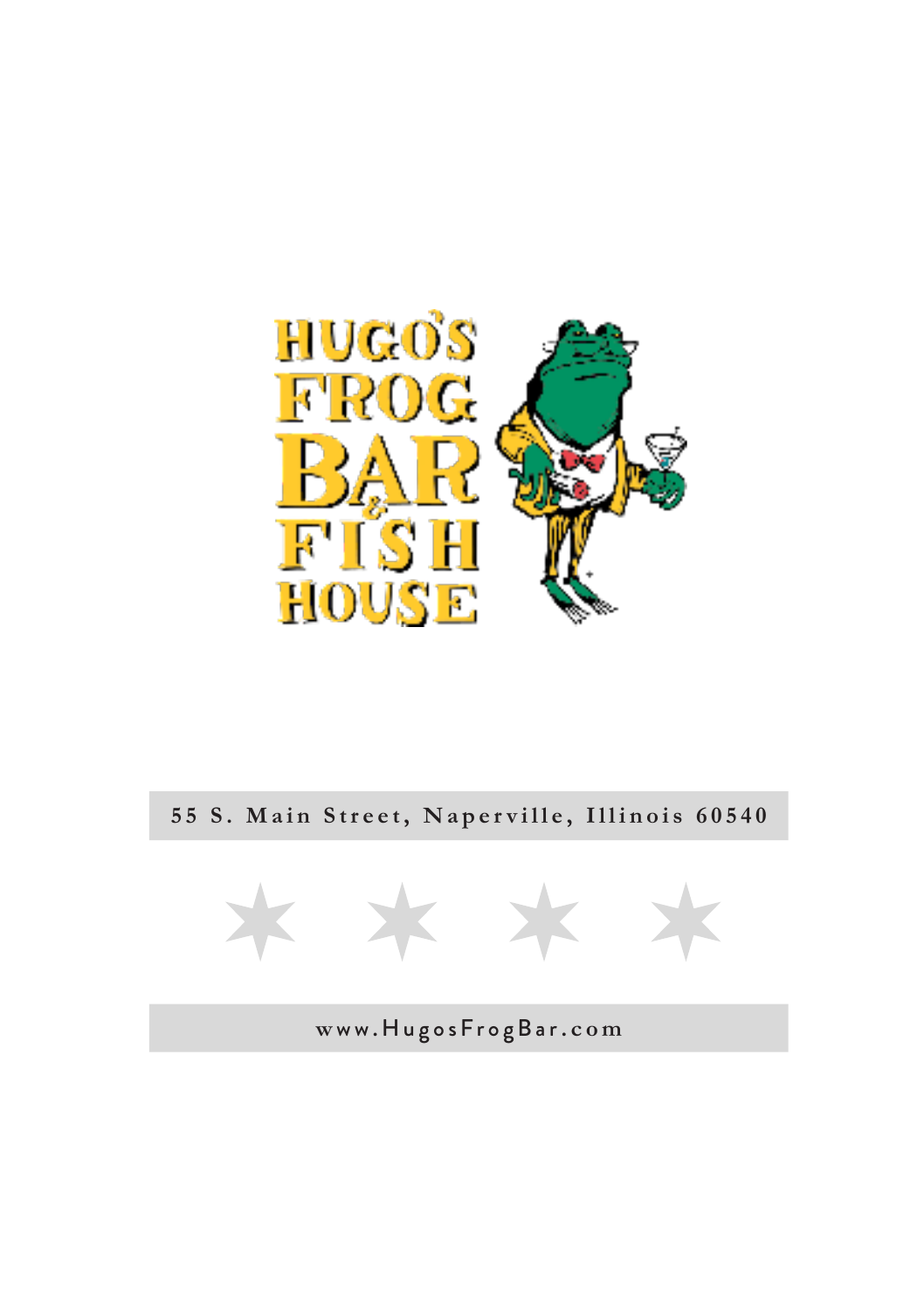# *U* ines by the Slass<br>CHAMPAGNE & SPARKLING

|                                                                   | <b>Glass Bottle</b> |
|-------------------------------------------------------------------|---------------------|
| Moscato, Castello del Poggio, NV, Veneto, Italy (187 ml) 12       |                     |
| Brut Rosé, Gérard Bertrand, 2019, Cremant de Limoux, FR., 15   60 |                     |
| Blanc de Blancs, Schramsburg, Brut, 2019, North Coast (375 ml) 34 |                     |
| Champagne, Moët & Chandon, "Impérial," NV, Reims, FR (187 ml)  24 |                     |
| Champagne, Veuve Clicquot, "Yellow Label," NV, Épernay, FR 128    |                     |

#### **CHARDONNAY**

| <b>Joseph Drouhin,</b> 2019, Macon-Villages, FR 15   60 |  |
|---------------------------------------------------------|--|
|                                                         |  |
|                                                         |  |

#### **SAUVIGNON BLANC**

| <b>Kim Crawford,</b> 2021, Marlborough, New Zealand  15   60             |  |
|--------------------------------------------------------------------------|--|
| <b>Sager &amp; Verdier,</b> 2020, Sancerre, Loire Valley, France 19   76 |  |

#### **OTHER WHITES**

| Riesling, Georg Albrecht Schneider, Kabinett, 2019, Germany 12   48 |  |
|---------------------------------------------------------------------|--|
| Pinot Grigio, <b>Delibori,</b> "Enzo," 2018, Veneto, Italy11   44   |  |
|                                                                     |  |
| White Blend, Conundrum by Caymus, 2020, California  12   48         |  |

#### **ROSÉ**

| Grenache Blend, Château d'Esclans, "Whispering Angel," |  |
|--------------------------------------------------------|--|
|                                                        |  |

#### 1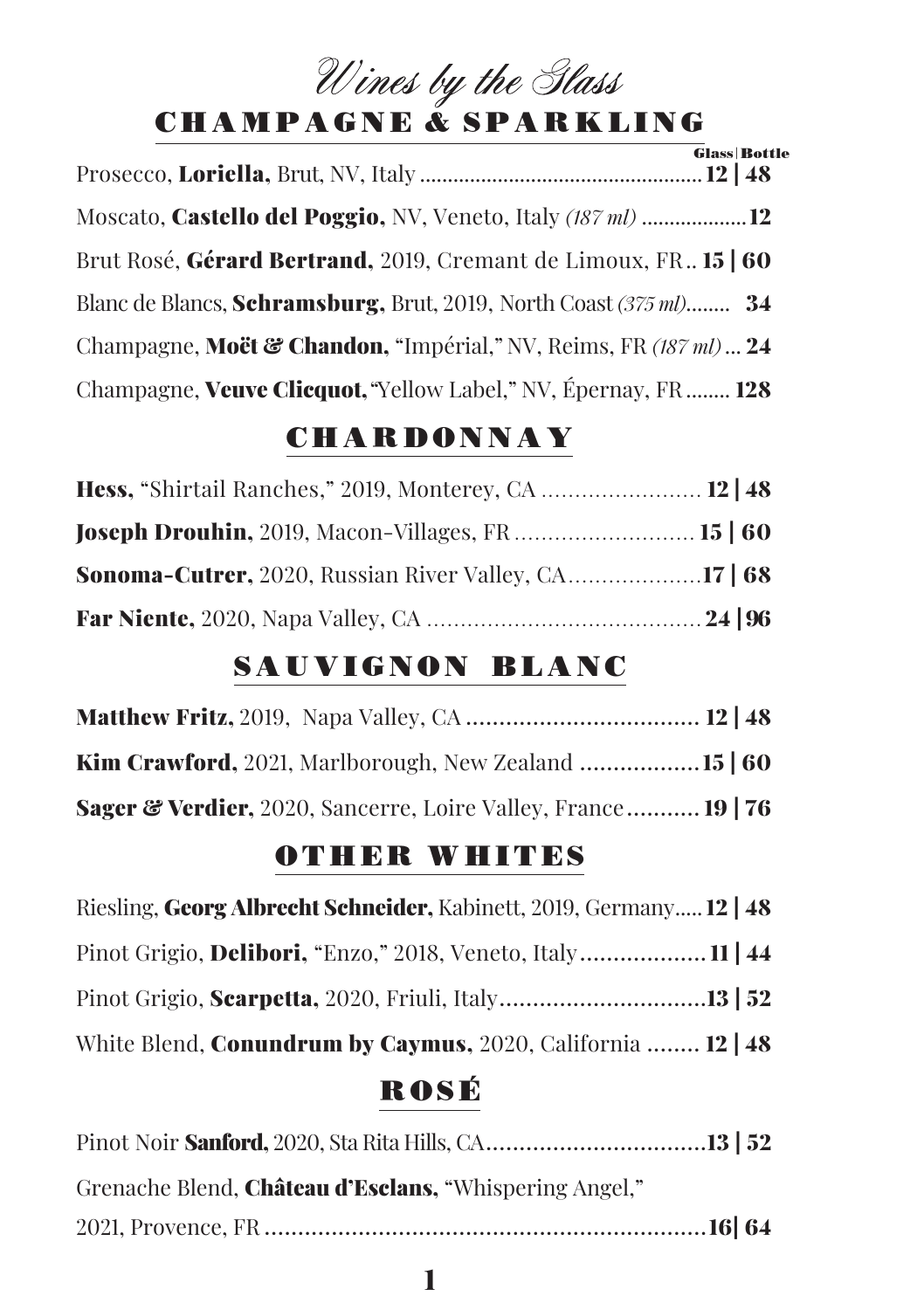## Wines by the Slass

#### **PINOT NOIR**

|                                                           | <b>Glass Bottle</b> |
|-----------------------------------------------------------|---------------------|
|                                                           |                     |
|                                                           |                     |
|                                                           |                     |
| <b>RouteStock,</b> 2020, Russian River Valley, CA 16   64 |                     |
|                                                           |                     |

#### **AMERICAN REDS**

| Zinfandel, Edmeades, 2019, Mendocino, CA 14   56                      |  |
|-----------------------------------------------------------------------|--|
| Sangiovese Blend, Ferrari-Carano, "Siena," 2018, CA 15   60           |  |
| Merlot Decoy by Duckhorn, 2019, Napa Valley, CA 15   60               |  |
| Cabernet/Zinfandel/Syrah, The Prisoner, 2019, Napa Valley, CA26   106 |  |

#### **IMPORTED REDS**

| Malbec, Terrazas, 2020, Mendoza, Argentina 12   48                            |  |
|-------------------------------------------------------------------------------|--|
| Grenache/Syrah, Guigal, 2017, Côtes du Rhône, France  12   48                 |  |
| Cabernet/Merlot, Barons de Rothschild (Lafite), "Les Légendes",               |  |
|                                                                               |  |
| Tempranillo, <b>Finca Nueva</b> , Crianza, 2017, Rioja, Spain 14   56         |  |
| Cabernet/Shiraz, <b>Penfolds,</b> "Max's," 2018, South Australia <b>14 56</b> |  |
| Sangiovese, Ruffino, "Riserva Ducale," 2018, Chianti Classico, Italy 17 68    |  |
|                                                                               |  |

#### **CABERNET SAUVIGNON**

| <b>Alpha Project*</b> , 2018, Napa Valley, CA *Gibsons Exclusive 13   52 |  |
|--------------------------------------------------------------------------|--|
|                                                                          |  |
|                                                                          |  |
|                                                                          |  |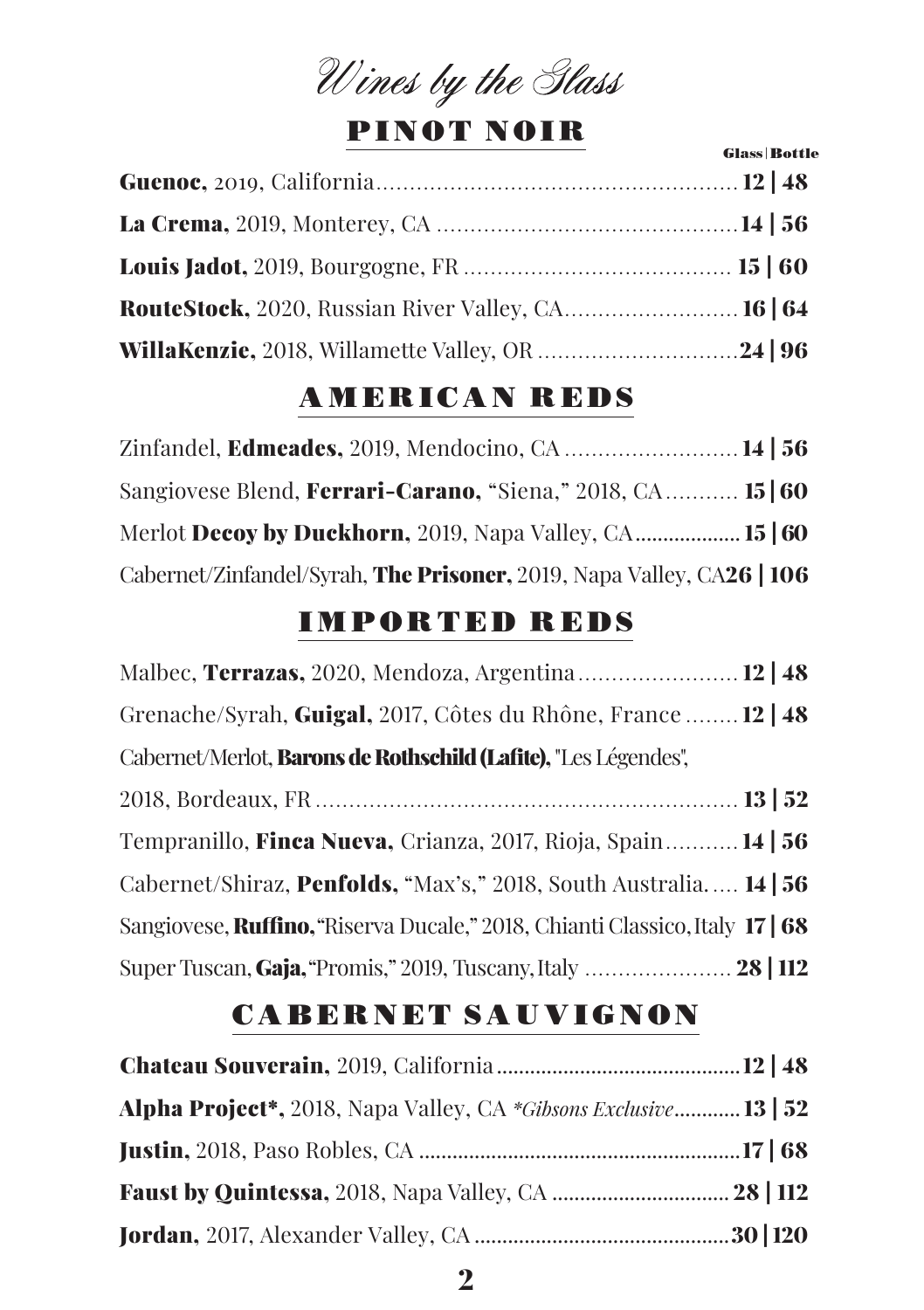## **BEER**

| Lager Michelob Ultra Anheuser-Busch, St. Louis, MO (4.2%)5         |
|--------------------------------------------------------------------|
| Lager Bud Light Anheuser-Busch, St. Louis, MO (4.2%)5              |
| Lager Budweiser Anheuser-Busch, St. Louis, MO (5%) 5               |
|                                                                    |
|                                                                    |
|                                                                    |
|                                                                    |
| Helles Lager Gibsons Gold Haymarket, Chicago, IL (4.8 %) 8         |
| Lager Samuel Adams Boston, Massachusetts (5%)7                     |
|                                                                    |
| Wheat Ale <b>Goose Island "312"</b> Chicago, IL $(4.2\%)$ <b>7</b> |
| Belgian-Style Witbier Blue Moon Denver, CO (5.2%).8                |
| IPA Revolution "Anti-Hero," Chicago, IL (6.7%)                     |
|                                                                    |
|                                                                    |

## **SELTZER**

| Vodka Seltzer High Noon Watermelon (4.5%) 8 |
|---------------------------------------------|
|                                             |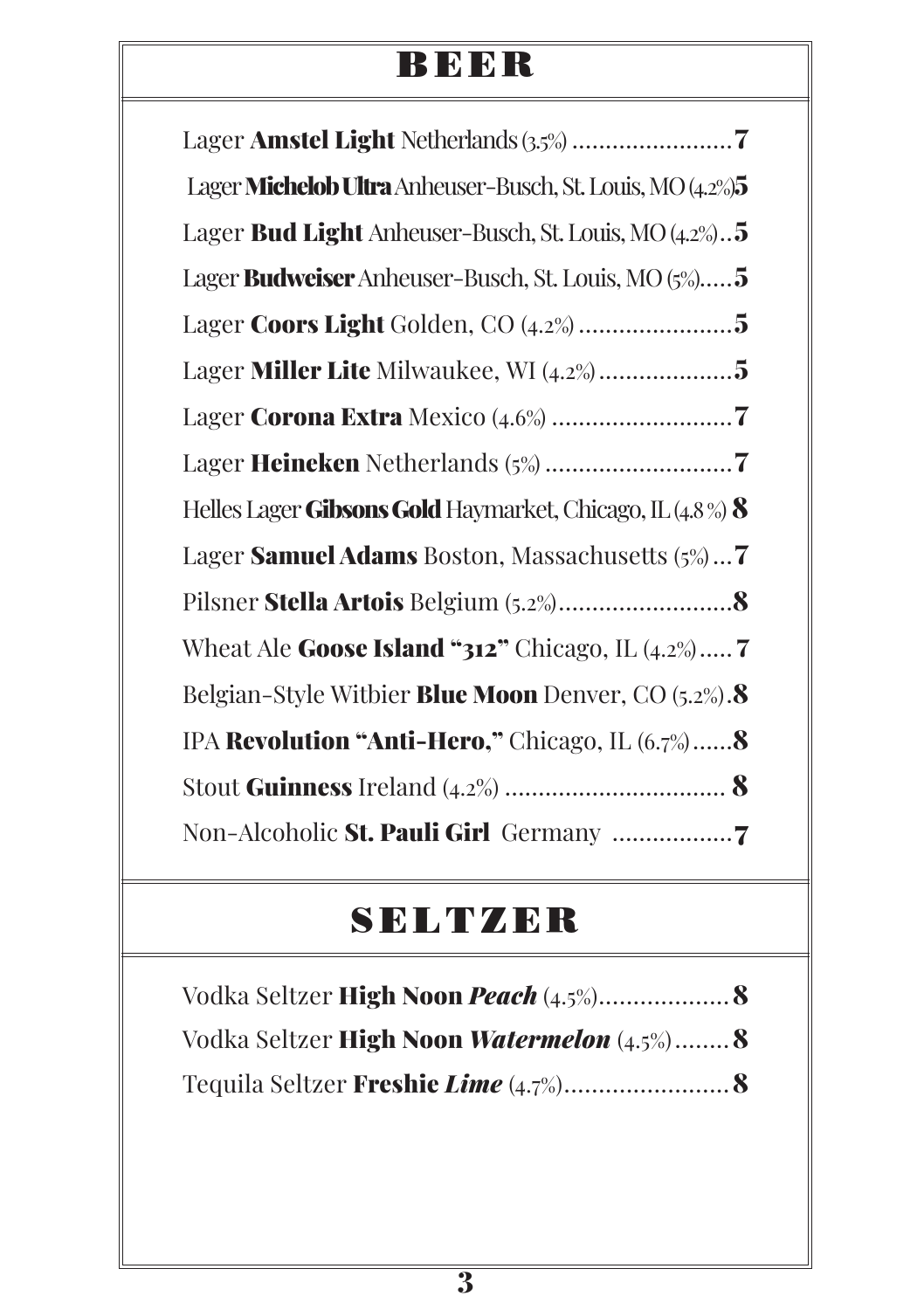## **CRAFT BEER**

| Brickstone Haz'd Juice  8               |
|-----------------------------------------|
| Cigar City Florida Man  8               |
|                                         |
| New Holland Dragon's Milk 10            |
| Haymarket Gibsons Seasonal Lager  8     |
|                                         |
|                                         |
| Lagunitas Lil' Sumpin Sumpin  8         |
|                                         |
| Noon Whistle Gummy Series  10           |
| Revolution Anti Hero IPA  8             |
|                                         |
| Revolution Hazy Hero  8                 |
| Solemn Oath Punk Rock For Rich Kids  10 |
|                                         |
| Three Floyds Zombie Dust  8             |
| Three Floyds Alpha King  8              |
| Three Floyds Gumball Head 8             |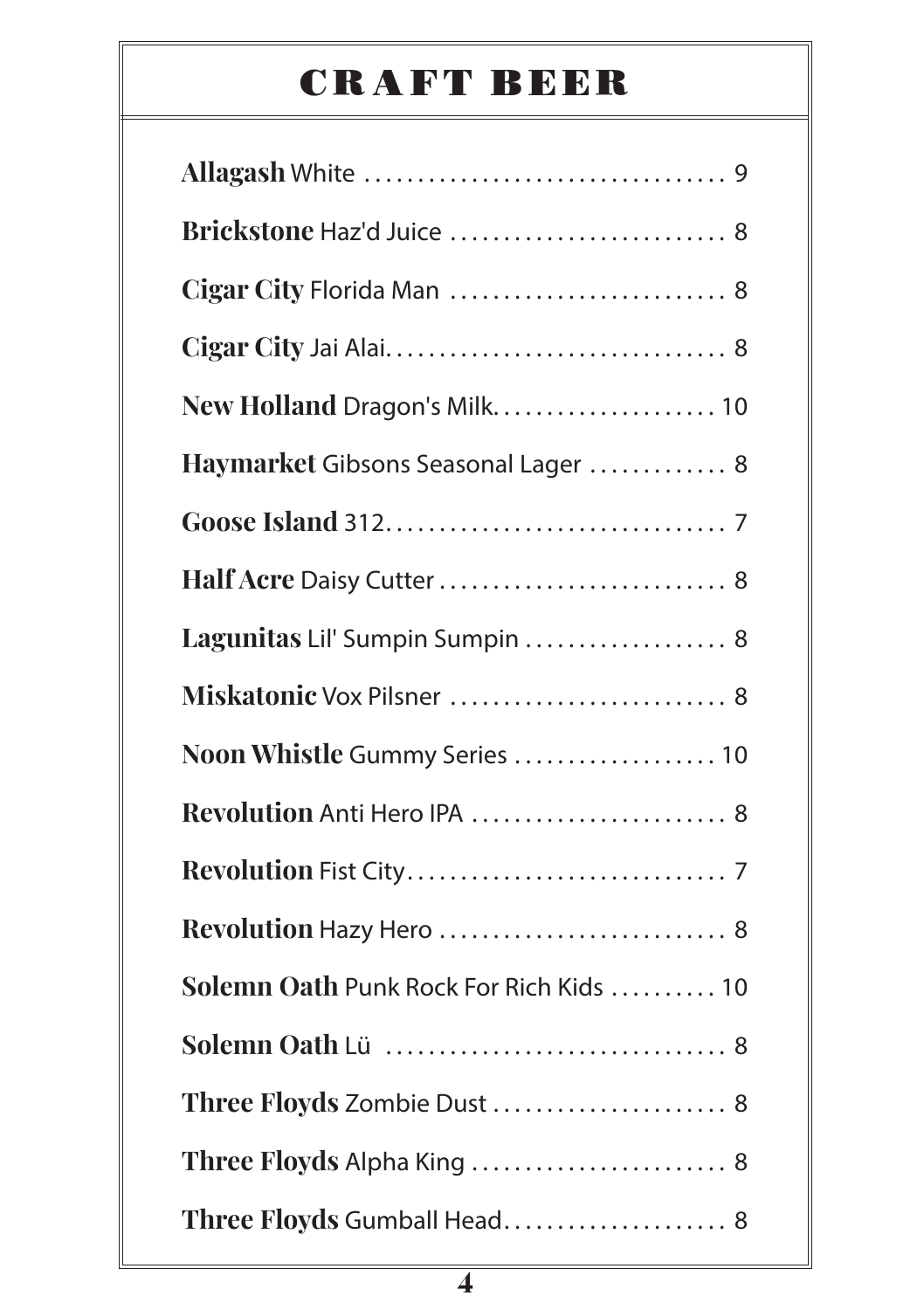## **CRAFT COCKTAILS**

| Tito's Vodka, Fresh Lime, Q Ginger Beer                                    |
|----------------------------------------------------------------------------|
| Hangar 1 Citron, Triple Sec, Cranberry, Lime                               |
| Grey Goose Essences Strawberry & Lemongrass,<br>St-Germain, Sparkling Rosé |
| Tanqueray Gin, Q Elderflower Tonic                                         |
| Ketel One Botanical Grapefruit & Rose, Aperol, Prosecco                    |
| Sipsmith Gin, Lavender, Honey, Lemon                                       |
| Milagro Blanco Tequila, Ancho Reyes Chile Liquer, Agave, Lime              |
| 400 Conejos Mezcal, Giffard Pamplemoose, Lime, QGrapefruit Soda            |
| Bacardi Silver, Rose Petal Cordial, Lime, Mint                             |
| Glenmorangie X, Passion Fruit, Lime                                        |
| Bulleit Bourbon, Blackberry Syrup, Lemon, Q Ginger Beer                    |
| Fim Beam Bourbon, Demerara, Angostura                                      |
| Wild Turkey 101 Rye, Carpano Antica Vermouth, Angostura                    |
| Patrón Extra Añejo, Casamigos Blanco, Pineapple Cordial,<br>Orange Bitters |
| Grey Goose L'Poire, St. Germain, Liquid Alchemist Prickly<br>Pear          |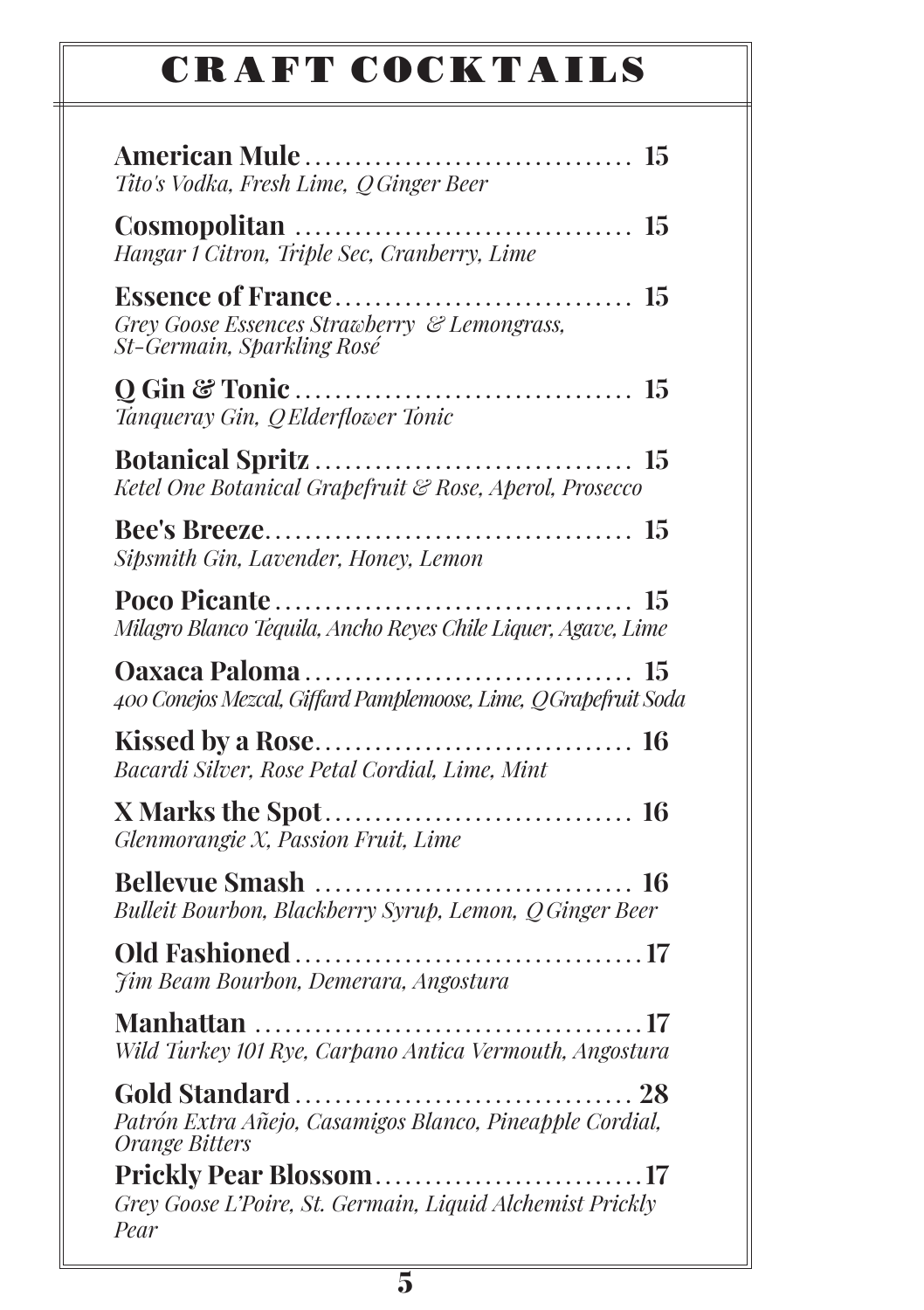## **WHITE WINE CHAMPAGNE & SPARKLING**

| 101 Gerard Bértrand Cuvee, Crémant, NV, France 40       |  |
|---------------------------------------------------------|--|
| 102 Moët & Chandon Imperial, NV, Champagne, France  125 |  |
| 103 Veuve Clicquot NV, Brut, Champagne, France 128      |  |
| 104 Dom Perignon, 2010, Brut, Champagne, France 455     |  |

#### **SAUVIGNON BLANC**

| 110 <b>Brancott</b> 2021, Marlborough, New Zealand  32 |  |
|--------------------------------------------------------|--|
|                                                        |  |
|                                                        |  |
|                                                        |  |
|                                                        |  |
|                                                        |  |

#### **OTHER WHITES**

| 107 Cht Ste Michelle Riesling, 2020, Columbia Valley  32 |  |
|----------------------------------------------------------|--|
|                                                          |  |
| 109 Castelvecchio Pinot Grigio, 2020, Friuli, Italy 48   |  |
|                                                          |  |

### **ROSÉ**

| 120 Maison Saint AIX 2020, Aix-en-Provence, France  60 |  |
|--------------------------------------------------------|--|
| Vintages Are Subject To Change. Thank You              |  |

####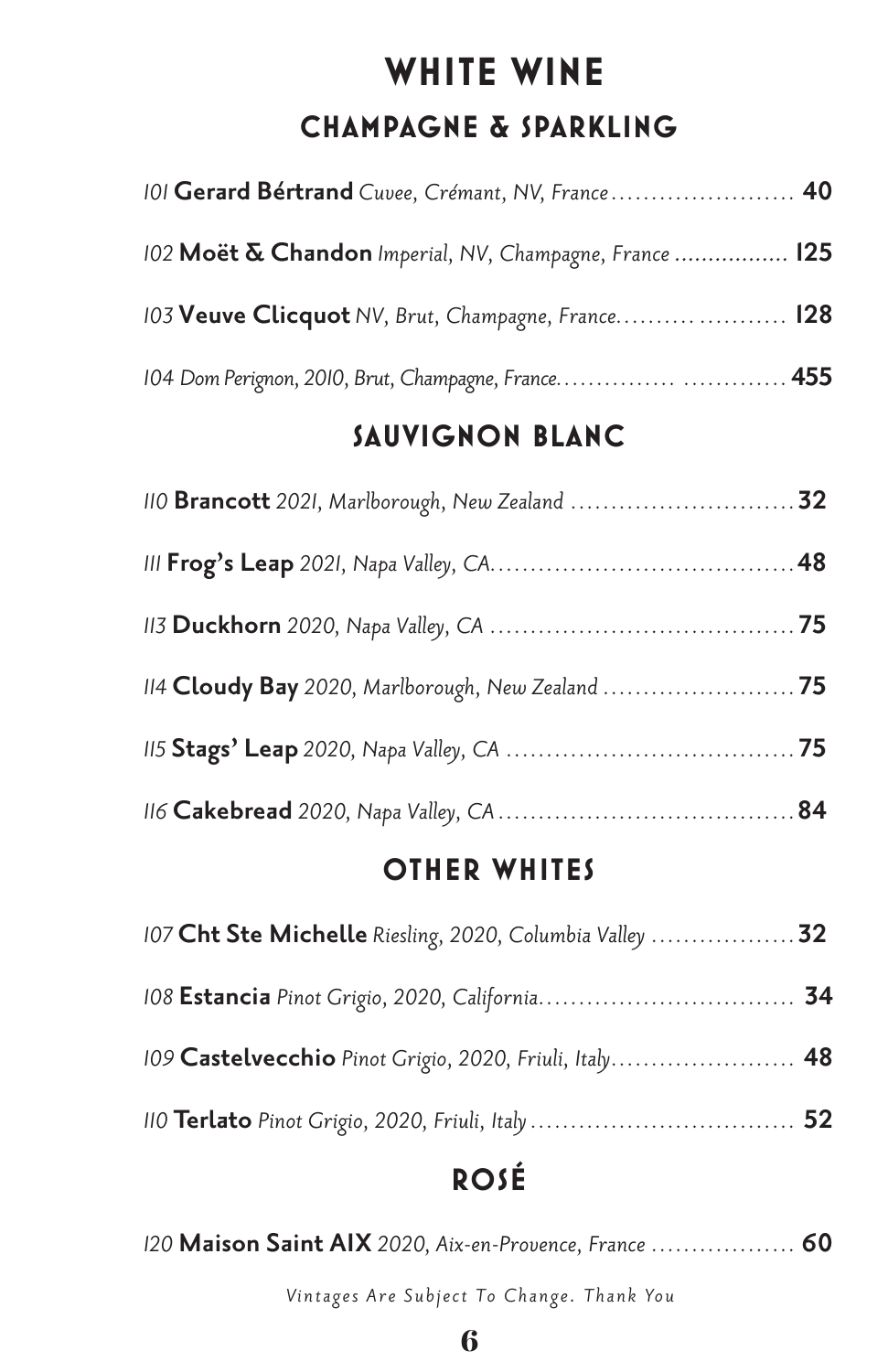#### **CHARDONNAY**

| 202 Kendall-Jackson 2019, Napa Valley, CA 41              |
|-----------------------------------------------------------|
| 203 The Expedition 2016, Canoe Ridge, WA 42               |
| 205 Ferrari-Carano 2019, Sonoma County, CA  51            |
| 213 Cambria 2017, Santa Maria Valley, CA 44               |
| 208 Monterey Vineyard 2014, Monterey, CA 57               |
|                                                           |
|                                                           |
| 206 Duckhorn "Migration" 2016, Sonoma, CA  68             |
| 210 Orin Swift "Mannequin," 2017, California  78          |
|                                                           |
| 207 Freemark Abbey 2019, Napa Valley, CA  75              |
|                                                           |
|                                                           |
| 217 Château Montelena 2018, Napa Valley, CA 110           |
|                                                           |
| 219 Kistler "Les Noisetiers," 2019, Sonoma Coast, CA  130 |

*Vintages Are Subject To Change. Thank You*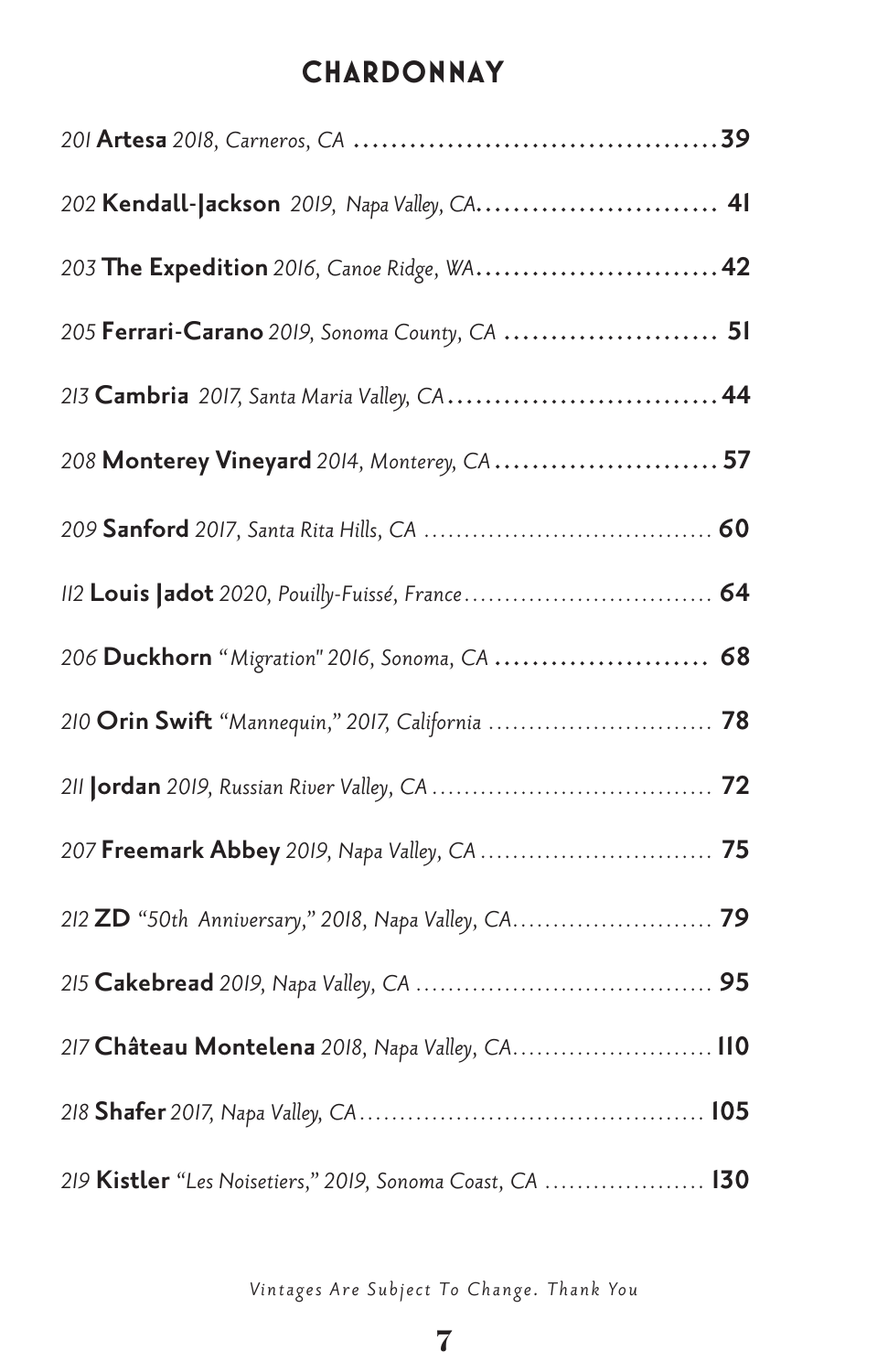## **RED WINE**

#### **PINOT NOIR**

| 302 Carmel Road 2018, Monterey County, CA  40         |
|-------------------------------------------------------|
| 303 Talbott "Kali Hart," 2017, Monterey County, CA 50 |
|                                                       |
|                                                       |
|                                                       |
| 306 Nielson by Bryon, 2017, Santa Barbara County 55   |
| 308 Sonoma Cutrer 2018, Russian River Valley, CA 68   |
| 309 Domaine Carneros "Estate," 2018, Carneros, CA 75  |
|                                                       |
|                                                       |
|                                                       |
| 315 Emeritus 2017, Russian River Valley, CA 105       |
| 316 Gary Farrell 2018, Russian River Valley, CA 108   |
| 317 Cakebread Cellars 2019, Anderson Valley, CA.  115 |
|                                                       |

*Vintages Are Subject To Change. Thank You*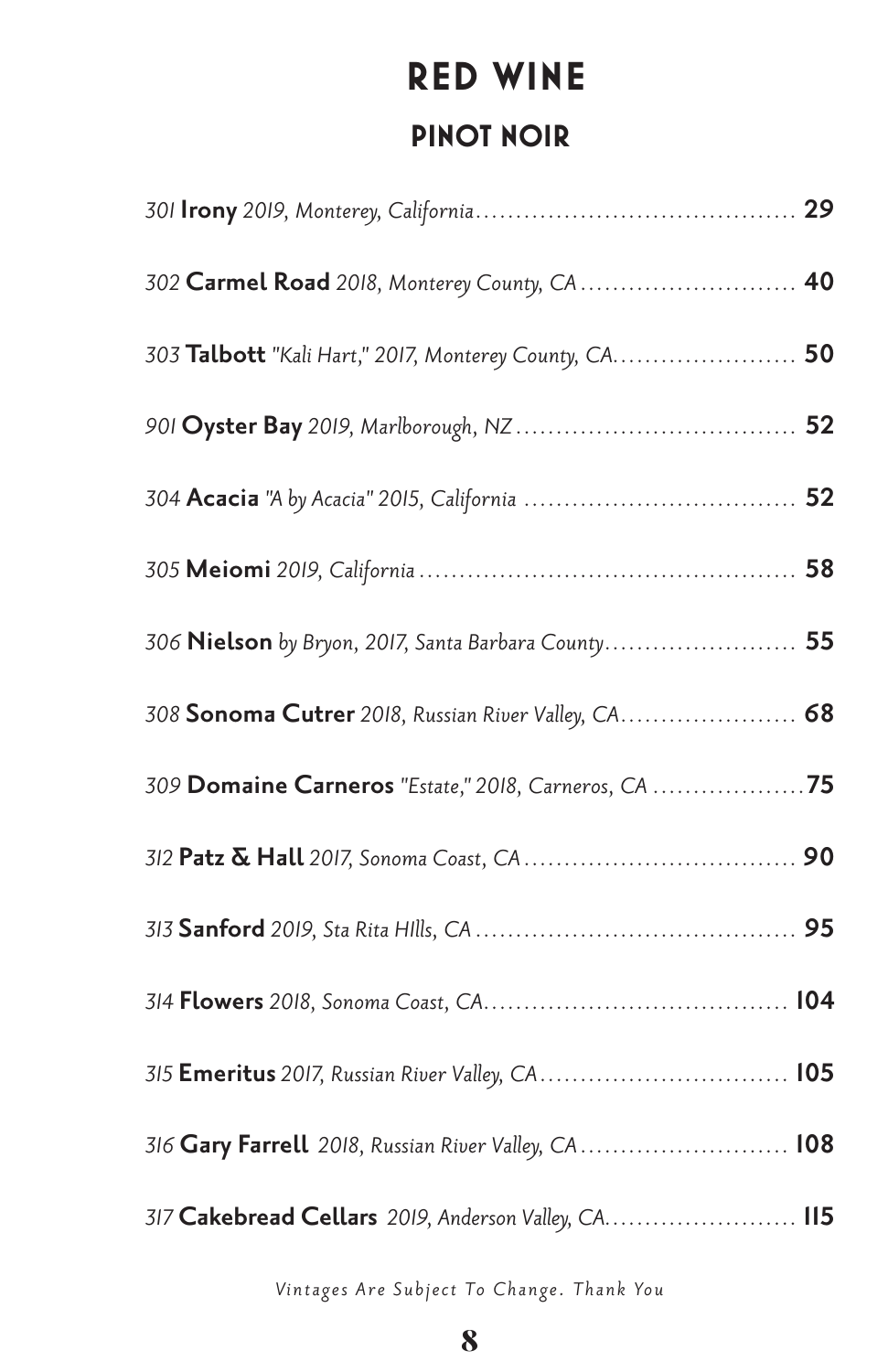#### **MERLOT, MALBEC & ZINFANDEL**

| 403 Ferarri-Carano Merlot, 2016, Alexander Valley, CA 52 |
|----------------------------------------------------------|
| 404 Frog's Leap Merlot, 2018, Rutherford, CA 95          |
|                                                          |
| 407 Pride Mountain Vineyards Merlot, 2017, Napa 135      |
| 904 Norton Reserve Malbec, 2019, Mendoza,  45            |
| 905 Catena Malbec, 2019, Mendoza, Argentina 55           |
|                                                          |
| 602 Frog's Leap Zinfandel, 2019, Napa Valley, CA 62      |
| 603 Frank Family Zinfandel, 2019, Napa Valley, CA  70    |

#### **AMERICAN RED BLENDS**

| 502 Paraaduxx Cabernet blend, 2018, Napa Valley, CA 57    |  |
|-----------------------------------------------------------|--|
|                                                           |  |
| 504 Chappellet "Mountain Cuvee," Cabernet Blend, 2019  78 |  |
| 505 Dueling Pistols 2016, Paso Robles, CA  80             |  |
| 506 Mad Hatter by Dancing Hare, Cabernet Blend, 201890    |  |
| 507 Tablas Creek "Espirit 2015, Paso Robles, CA  115      |  |
|                                                           |  |
|                                                           |  |

*Vintages Are Subject To Change. Thank You*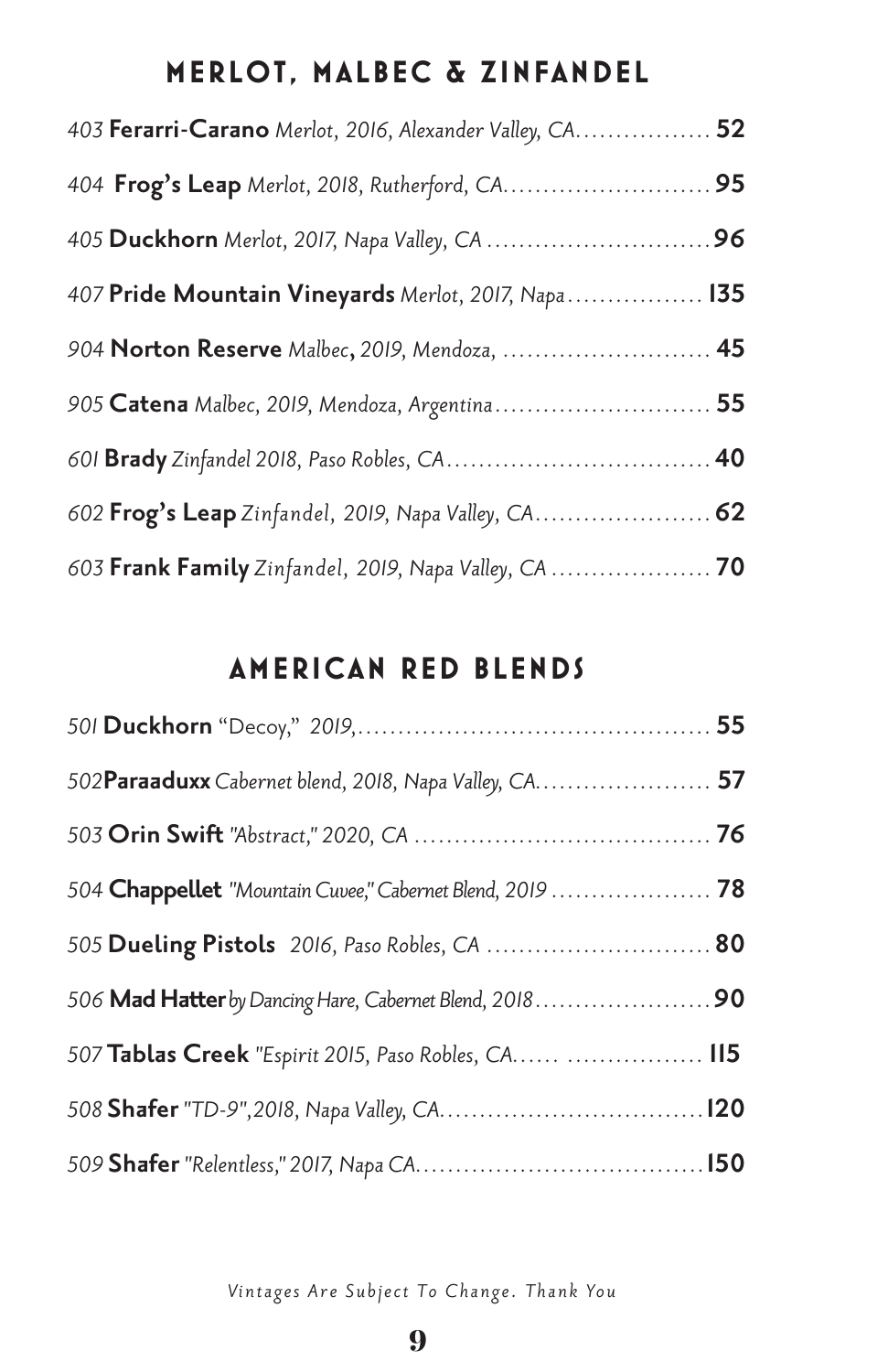#### **OLD WORLD REDS**

#### **FRANCE**

| 605 Château Angludet La Réserve, Merlot/Cabernet,  96 |  |
|-------------------------------------------------------|--|
| 607 E. Guigal Grenache/Syrah/Mourvedre,               |  |

#### **ITALY**

| 915 Luigi Righetti "Campolieti," Corvina Blend           |  |
|----------------------------------------------------------|--|
| 916 Ruffino "Riserva Ducale Oro," Sangiovese             |  |
| 917 Villa Antinori Sangiovese, 2019, Chianti Classico 99 |  |

#### **SPAIN**

| 918 Marques de Riscal Tempranillo, 2016, Rioja Riserva 52 |  |
|-----------------------------------------------------------|--|
| 919 Numanthia Termes Tempranillo, 2017, Toro 65           |  |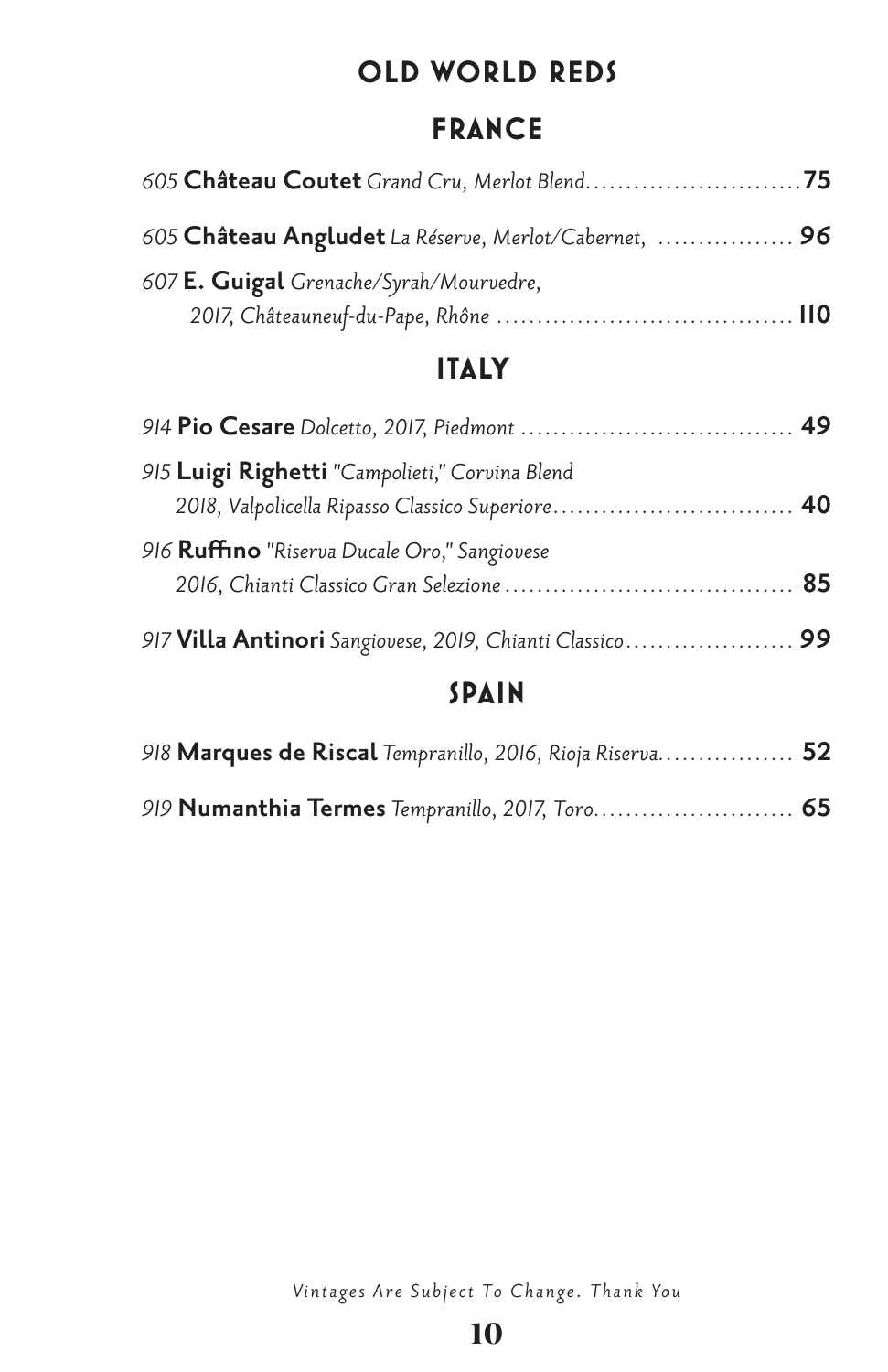#### **CABERNET SAUVIGNON**

| 804 Browne Family "Heritage," 2017, Columbia Valley,  45    |  |
|-------------------------------------------------------------|--|
|                                                             |  |
| 806 Rodney Strong 2017, Sonoma County, CA 55                |  |
| 807 Kendall   ackson "Vintage Reserve," 2018, Sonoma, CA 57 |  |
|                                                             |  |
| 809 Kenwood "Jack London," 2017, Sonoma Mountain, CA  65    |  |
|                                                             |  |
|                                                             |  |
|                                                             |  |
|                                                             |  |
|                                                             |  |
| 815 Mount Veeder Winery 2019, Mount Veeder, CA 86           |  |
|                                                             |  |
|                                                             |  |
|                                                             |  |
|                                                             |  |
|                                                             |  |
|                                                             |  |
|                                                             |  |
|                                                             |  |
| 824 Trefethen 2018, Oak Knoll District, Napa Valley, CA 95  |  |
|                                                             |  |
| 826 Beaulieu Vineyard "Tapestry" 2016, Napa Valley, CA  110 |  |
|                                                             |  |
|                                                             |  |
|                                                             |  |

*Vintages Are Subject To Change. Thank You*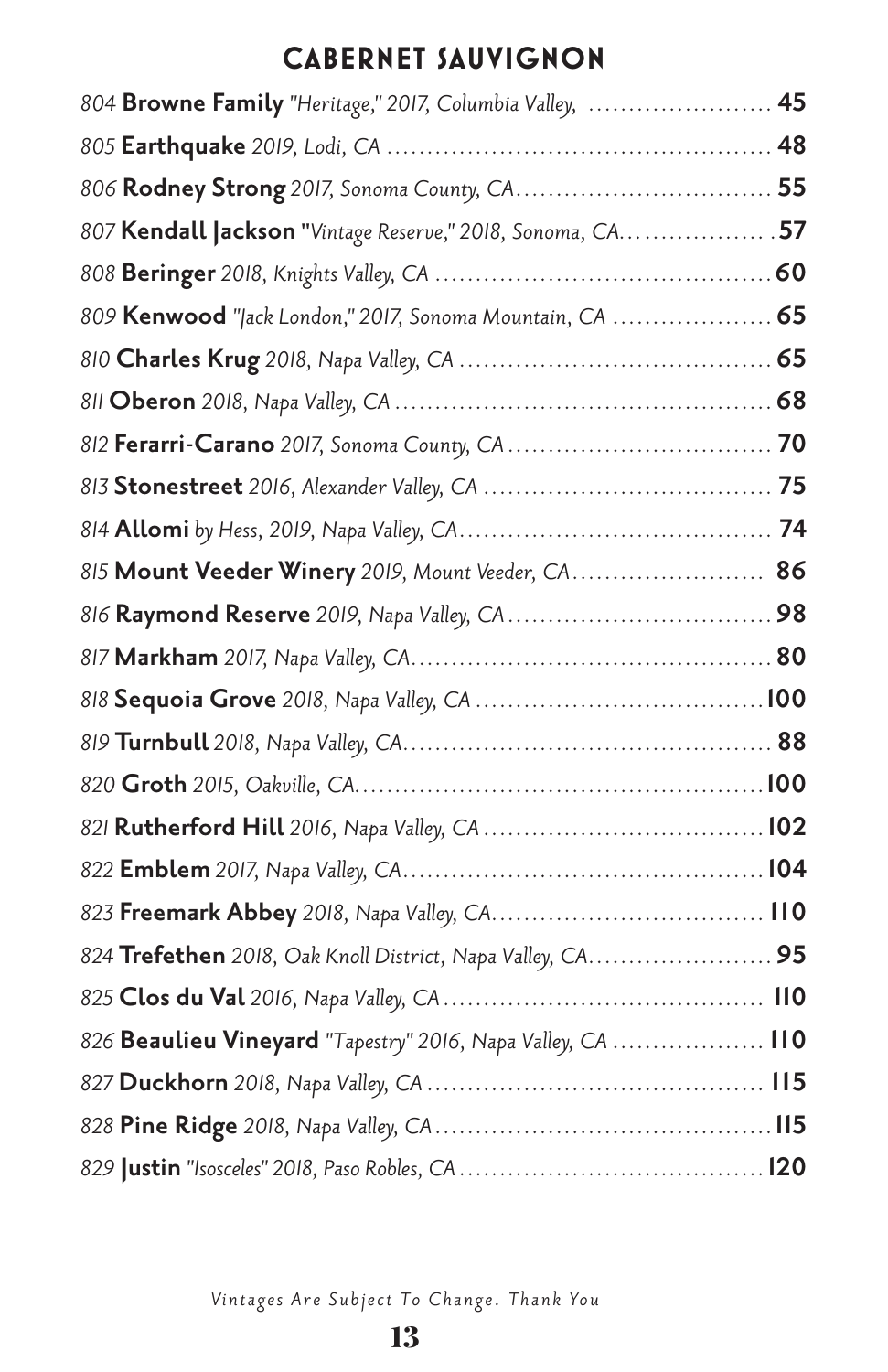#### **CABERNET SAUVIGNON (cont.)**

| 832 Adaptation by Odette, 2015, Napa Valley, CA120         |  |
|------------------------------------------------------------|--|
| 833 Spring Mountain Vineyard 2006, Napa Valley, CA 132     |  |
| 834 Frog's Leap 2018, Rutherford, Napa Valley, CA 132      |  |
| 835 Heitz Cellars 2015, Napa Valley, CA 135                |  |
| 836 Château Montelena 2018, Napa Valley, CA  138           |  |
|                                                            |  |
| 839 Cliff Lede 2018, Stag's Leap District, Napa 140        |  |
| 840 Pride Mountain 2018, Napa & Sonoma County, CA 145      |  |
| 841 Stag's Leap Artemis, 2018, Napa, CA 150                |  |
|                                                            |  |
| 843 Silver Oak 2017, Alexander Valley, CA 165              |  |
| 844 Chimney Rock 2018, Stag's Leap, Napa Valley, CA 200    |  |
|                                                            |  |
|                                                            |  |
| 847 Double Diamond by Schrader, 2016, Oakville, CA  168    |  |
| 848 Shafer "One Point Five," 2018, Napa, CA 175            |  |
| 849 Lyndenhurst by Spottswoode, 2015, Napa, CA  155        |  |
|                                                            |  |
| 851 Nickel & Nickel 2018, Rutherford, Napa Valley, CA  198 |  |
| 852 Cade 2018, Howell Mountain, Napa Valley, CA 205        |  |
|                                                            |  |
|                                                            |  |
|                                                            |  |
|                                                            |  |
|                                                            |  |
| 858 Continuum 2012, Napa Valley, CA  420                   |  |

*Vintages Are Subject To Change. Thank You*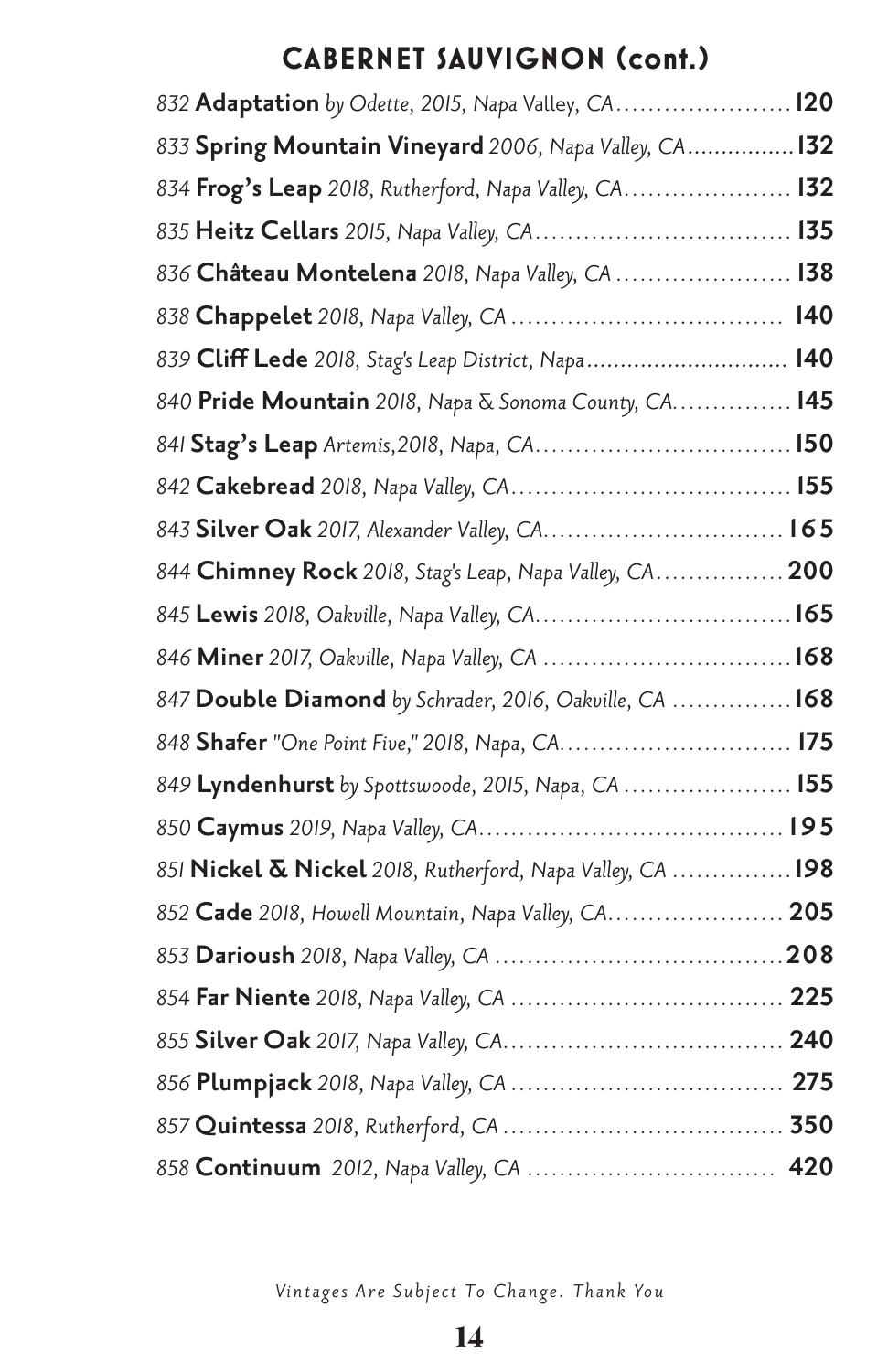## **VODKA**

#### **FLAVORED**

| Grey Goose Strawberry Lemongrass12. <sup>75</sup>       |
|---------------------------------------------------------|
|                                                         |
| Ketel One Botanical Grapefruit & Rose 12. <sup>25</sup> |
| Grey Goose Orange  13. <sup>25</sup>                    |
|                                                         |

## **G I N**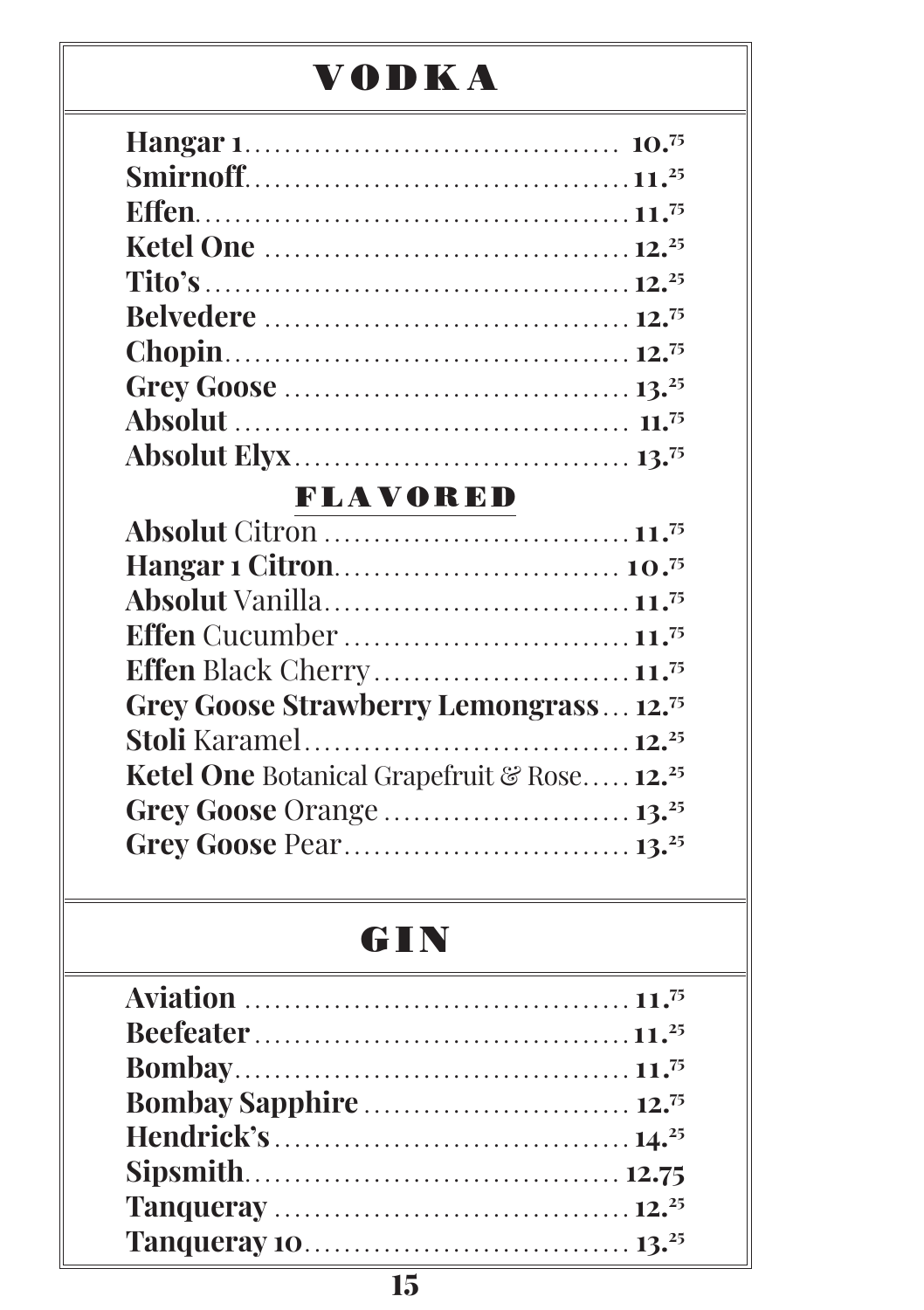## **TEQUILA**

#### **BLANCO**

#### **REPOSADO**

#### **AÑEJO**

| Maestro Dobel Extra Añejo 50 Cristalino 28. <sup>50</sup> |  |
|-----------------------------------------------------------|--|
|                                                           |  |
|                                                           |  |

## **MEZCAL**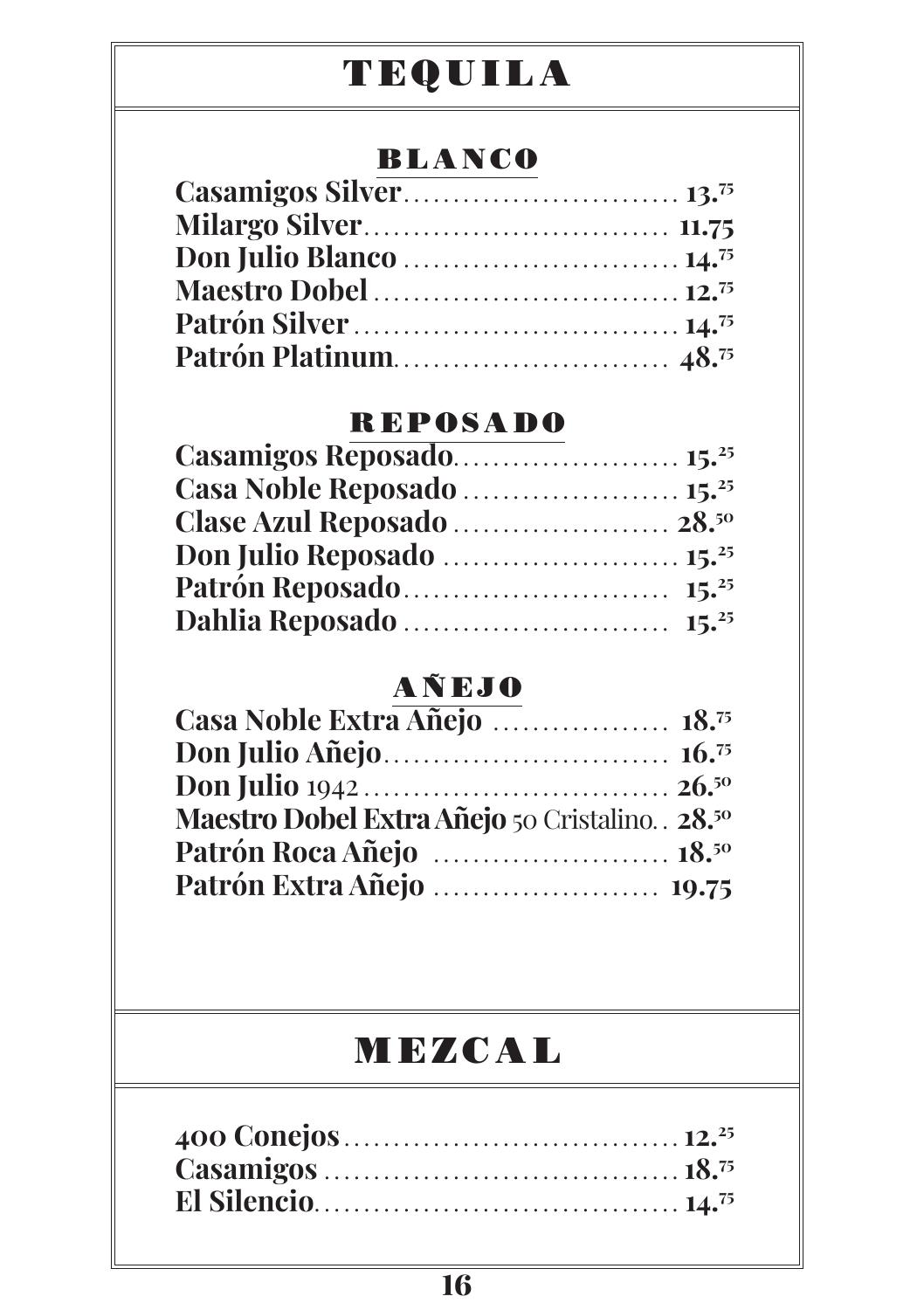## **RUM**

| Gosling's Black Seal11. <sup>25</sup>            |  |
|--------------------------------------------------|--|
|                                                  |  |
| Atlantico Private Cask 25 year 11. <sup>25</sup> |  |
|                                                  |  |

#### **FLAVORED**

| <b>Hard Truth Toasted Coconut 11.</b> <sup>75</sup> |  |
|-----------------------------------------------------|--|
|                                                     |  |

## **WHISKEY**

#### **AMERICAN**

| George Dickel No. 8  12. <sup>25</sup> |  |
|----------------------------------------|--|
|                                        |  |
|                                        |  |

#### **RYE**

| Woodford Reserve Rye 14. <sup>75</sup> |
|----------------------------------------|
|                                        |
|                                        |
|                                        |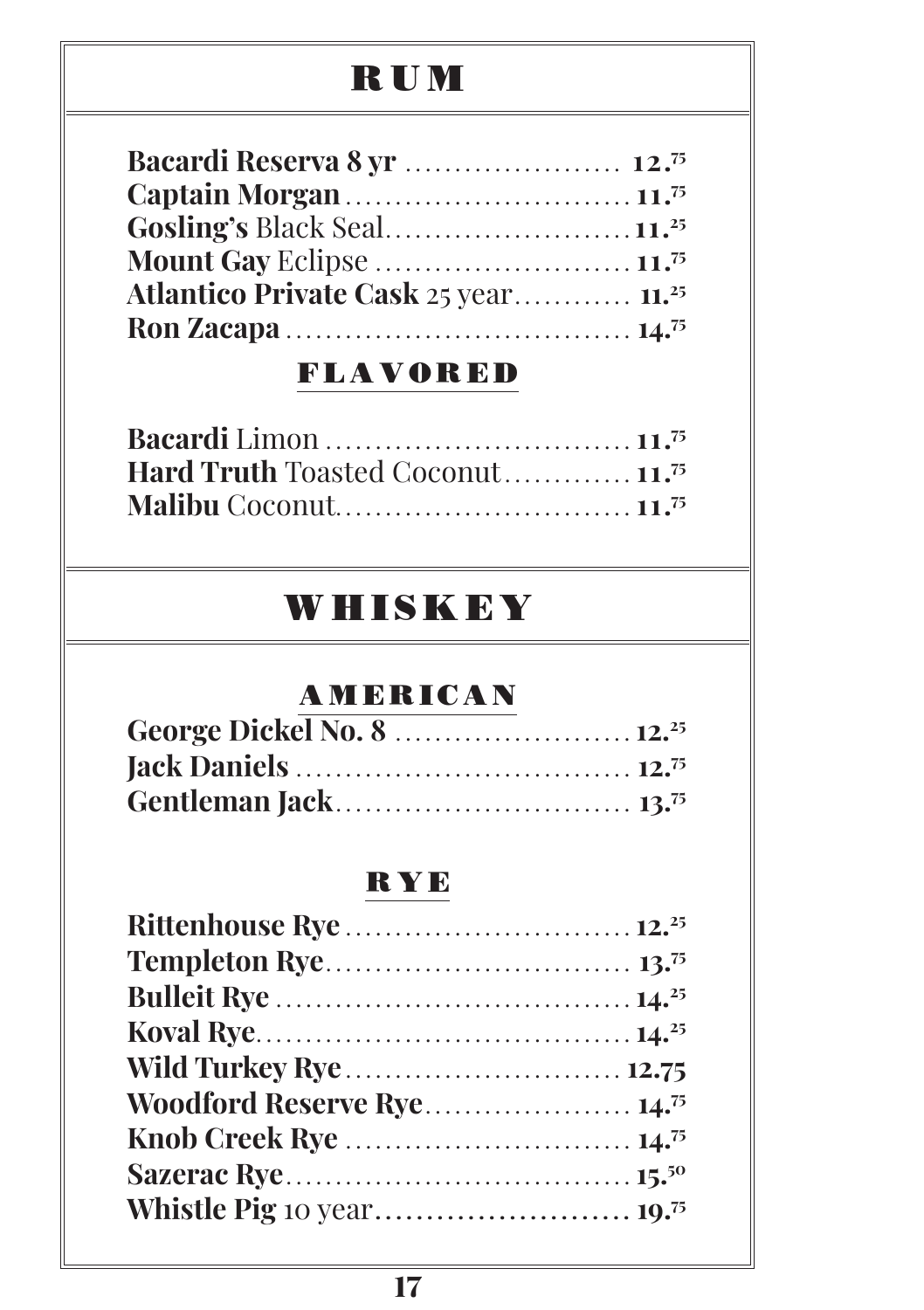## **BOURBON**

| Elijah Craig Small Batch 12 year  14. <sup>75</sup> |
|-----------------------------------------------------|
| Four Roses Single Barrel 14. <sup>75</sup>          |
| High West American Prarie  18.75                    |
| Jefferson's Reserve 15. <sup>25</sup>               |
|                                                     |
|                                                     |
|                                                     |
| Michter's Small Batch  14. <sup>25</sup>            |
| Old Forrester Signature 100 proof 12. <sup>25</sup> |
|                                                     |
| <b>Russel Reserve</b> 10 year  14. <sup>25</sup>    |
| Tincup Colorado 12. <sup>75</sup>                   |
| Wild Turkey 101 12. <sup>75</sup>                   |
| Woodford Reserve  14. <sup>75</sup>                 |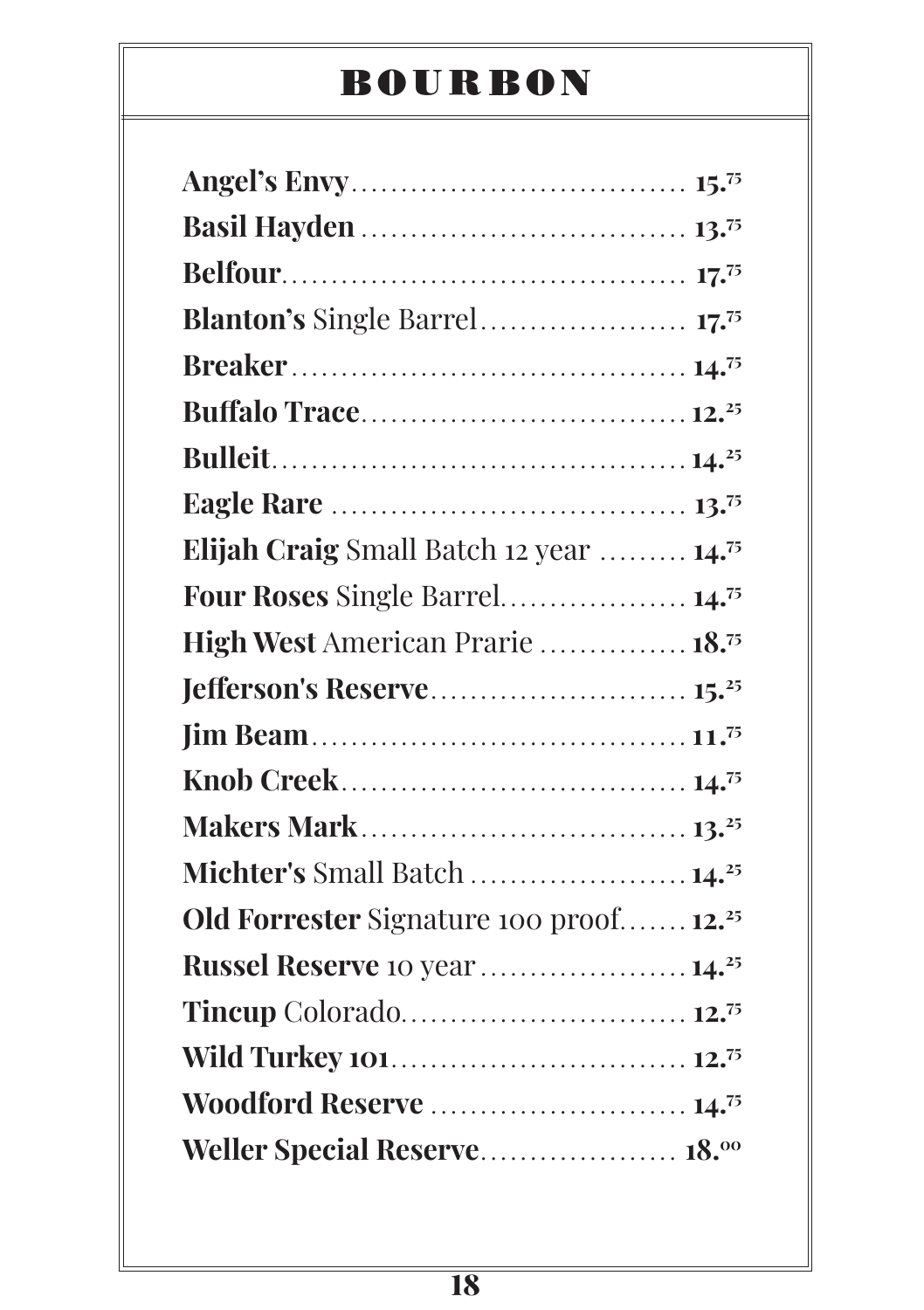## **SINGLE MALT**

#### **HIGHLANDS**

#### **ISLAY**

#### **SPEYSIDE**

| Balvenie Doublewood 17. <sup>75</sup> |
|---------------------------------------|
| Glenfiddich 15 year15. <sup>75</sup>  |
|                                       |
|                                       |
|                                       |
|                                       |
|                                       |
|                                       |
|                                       |

#### **ISLANDS**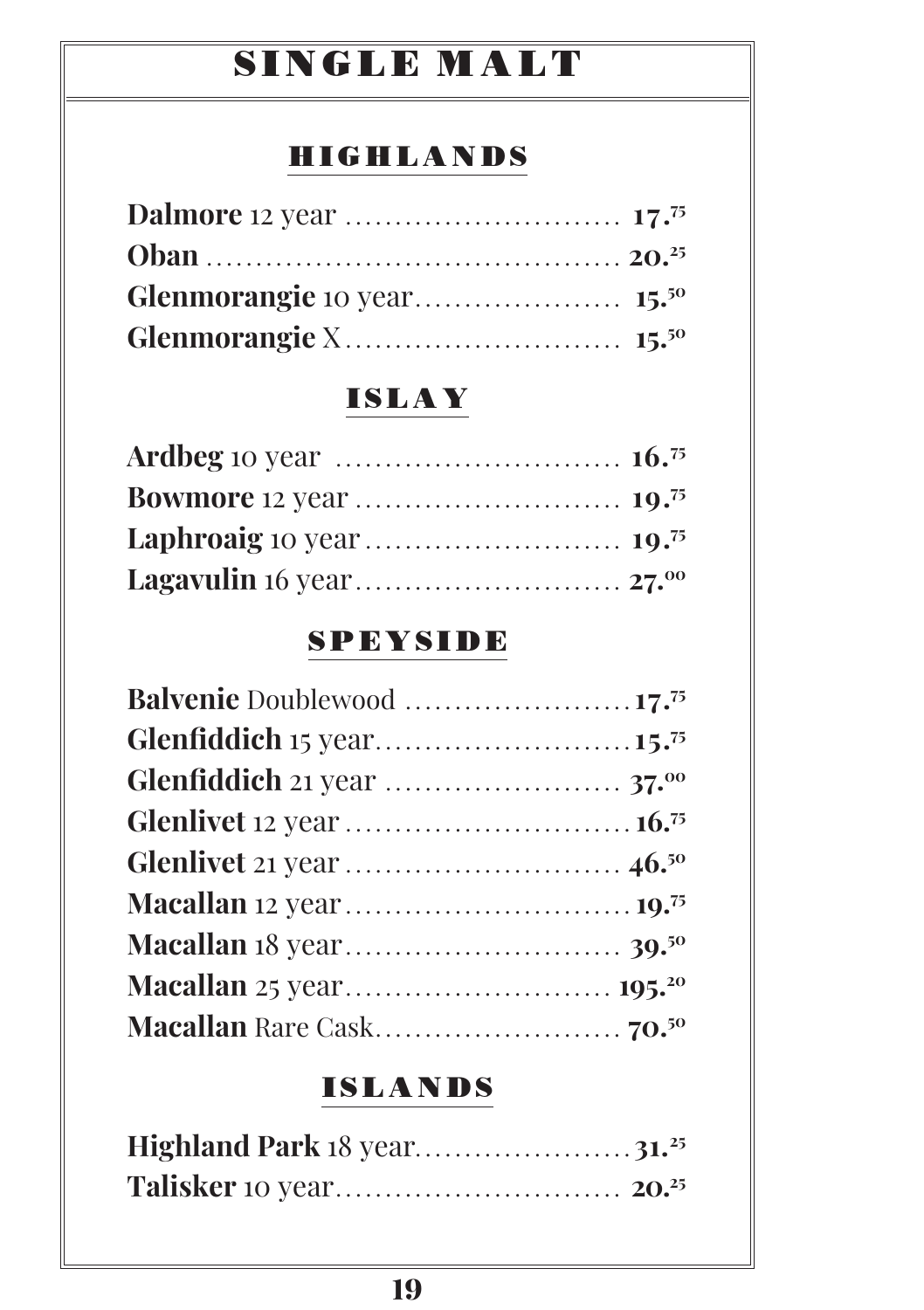## **WHISK(E)Y**

#### **BLENDED SCOTCH**

| Johnnie Walker Red 13. <sup>25</sup>          |  |
|-----------------------------------------------|--|
| <b>Johnnie Walker Black 14.</b> <sup>75</sup> |  |
|                                               |  |

#### **IRISH**

| Iameson Caskmates IPA 12. <sup>75</sup> |  |
|-----------------------------------------|--|
|                                         |  |
|                                         |  |

#### **CANADIAN**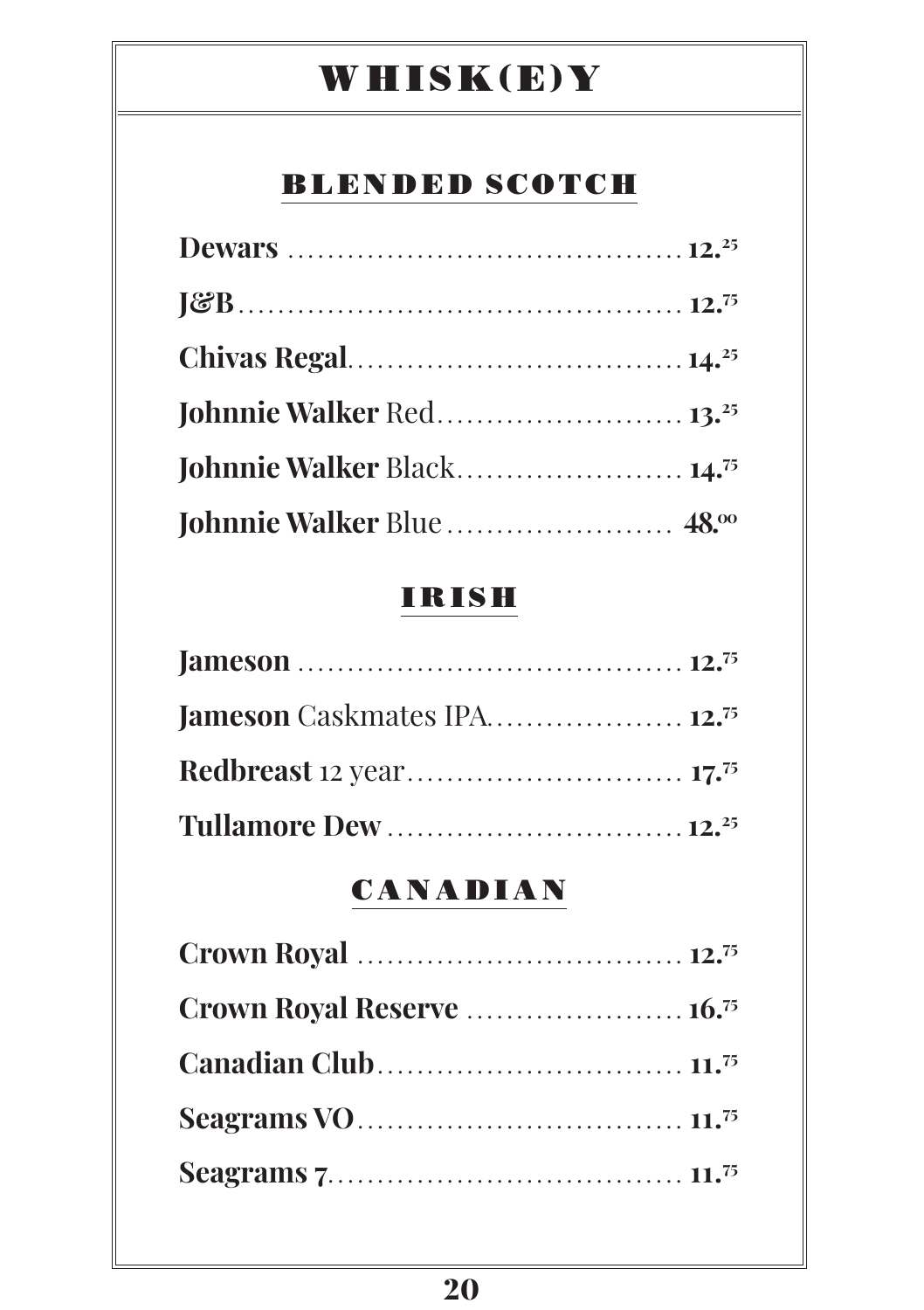## **AFTER DINNER COCKTAILS**

**Espresso Martini**.............................. **17** *Absolut Vanilla, Licor 43, Kahlua, Fresh Espresso*

**Chocolate Karamel Martini**.................**16** *Stoli Salted Karamel, Dorda Double Chocolate, Licor 43*

## **DESSERT WINE**

| Taylor Fladgate 10 year Tawny 8. <sup>25</sup>         |  |
|--------------------------------------------------------|--|
| Taylor Fladgate Late Bottle Vintage  10. <sup>25</sup> |  |
| Taylor Fladgate 20 year Tawny 16. <sup>25</sup>        |  |

## **AMARO**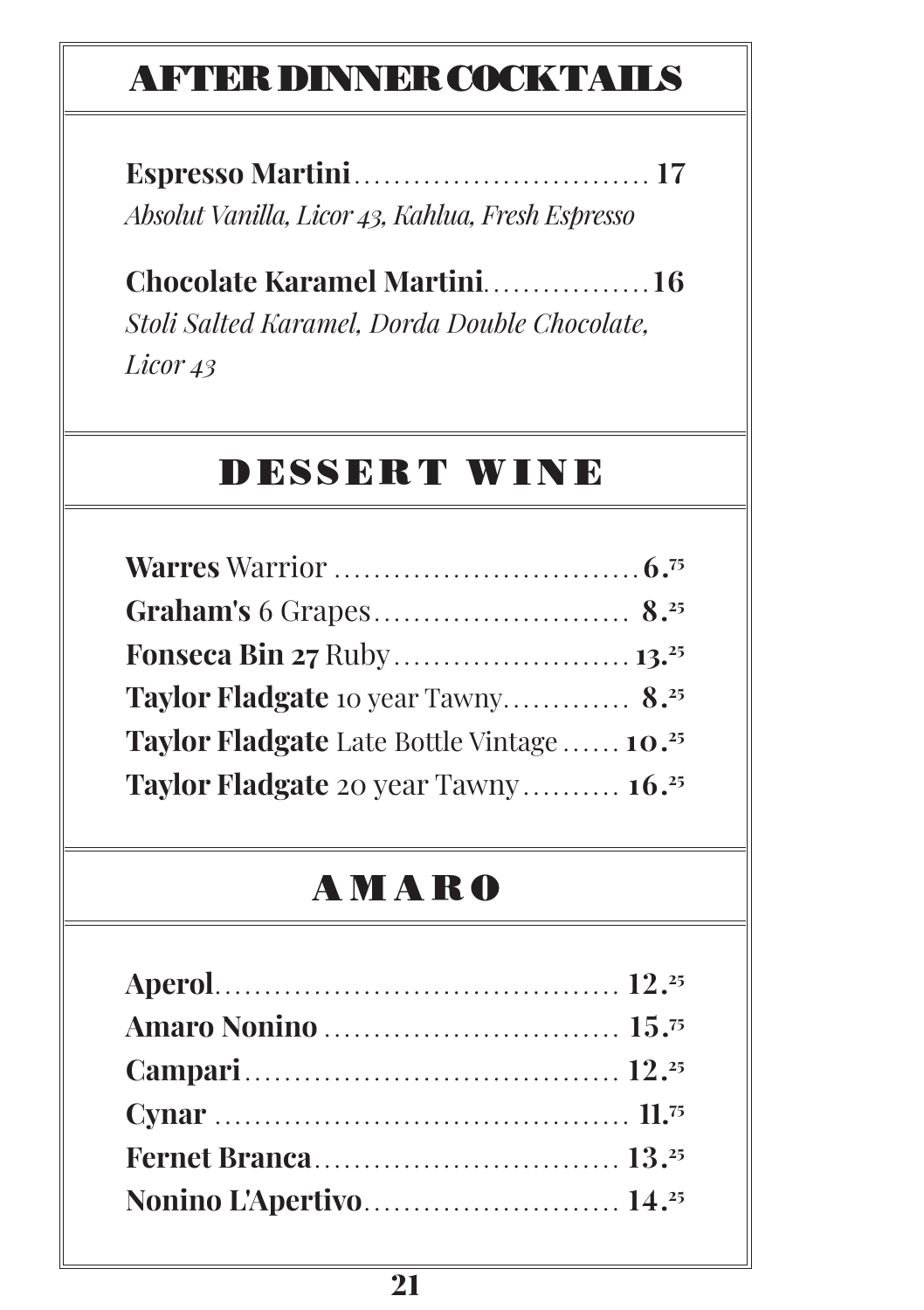## **A R M A G N A C , B R A N D Y ,**

## **& COGNAC**

| <b>Rémy Martin VSOP</b> 16. <sup>75</sup> |
|-------------------------------------------|
|                                           |
|                                           |



#### **ONE CENTURY IN A BOTTLE**

*Each decanter takes four generations of cellar masters over one hundred years to craft. A fireworks of aromas, floral, spice, fruit, wood & nut dimensions, Louis XIII has unparalleled complexity & an extremely long finish of up to one hour.*

| $1/2$ OZ   | 1 OZ        | <b>2 OZ</b>          |
|------------|-------------|----------------------|
| $$80^{50}$ | $$160^{50}$ | \$320. <sup>00</sup> |